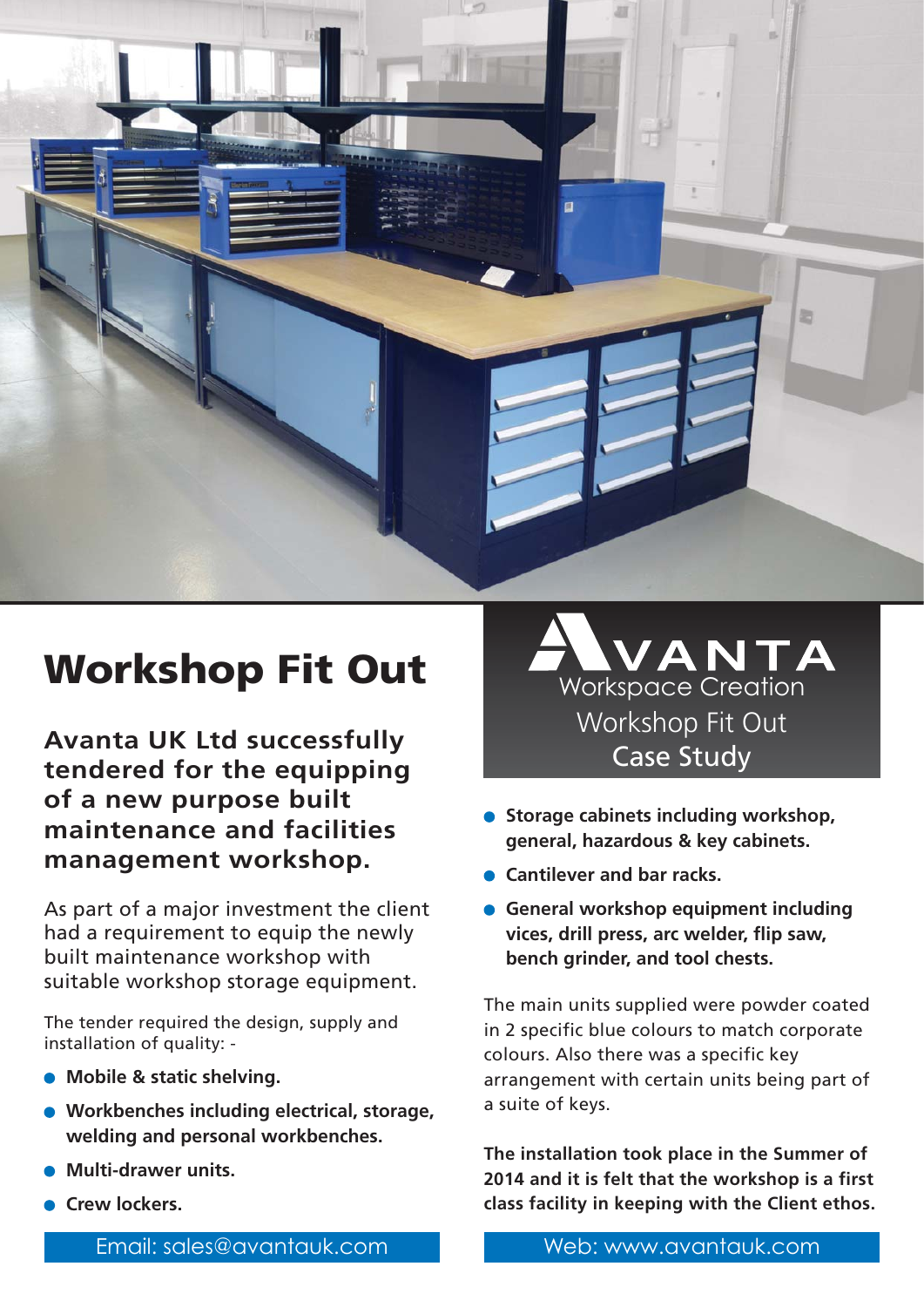

8

 $\blacksquare$ 





Telephone: 0800 975 4933 Facsimilie: 0113 384 8778